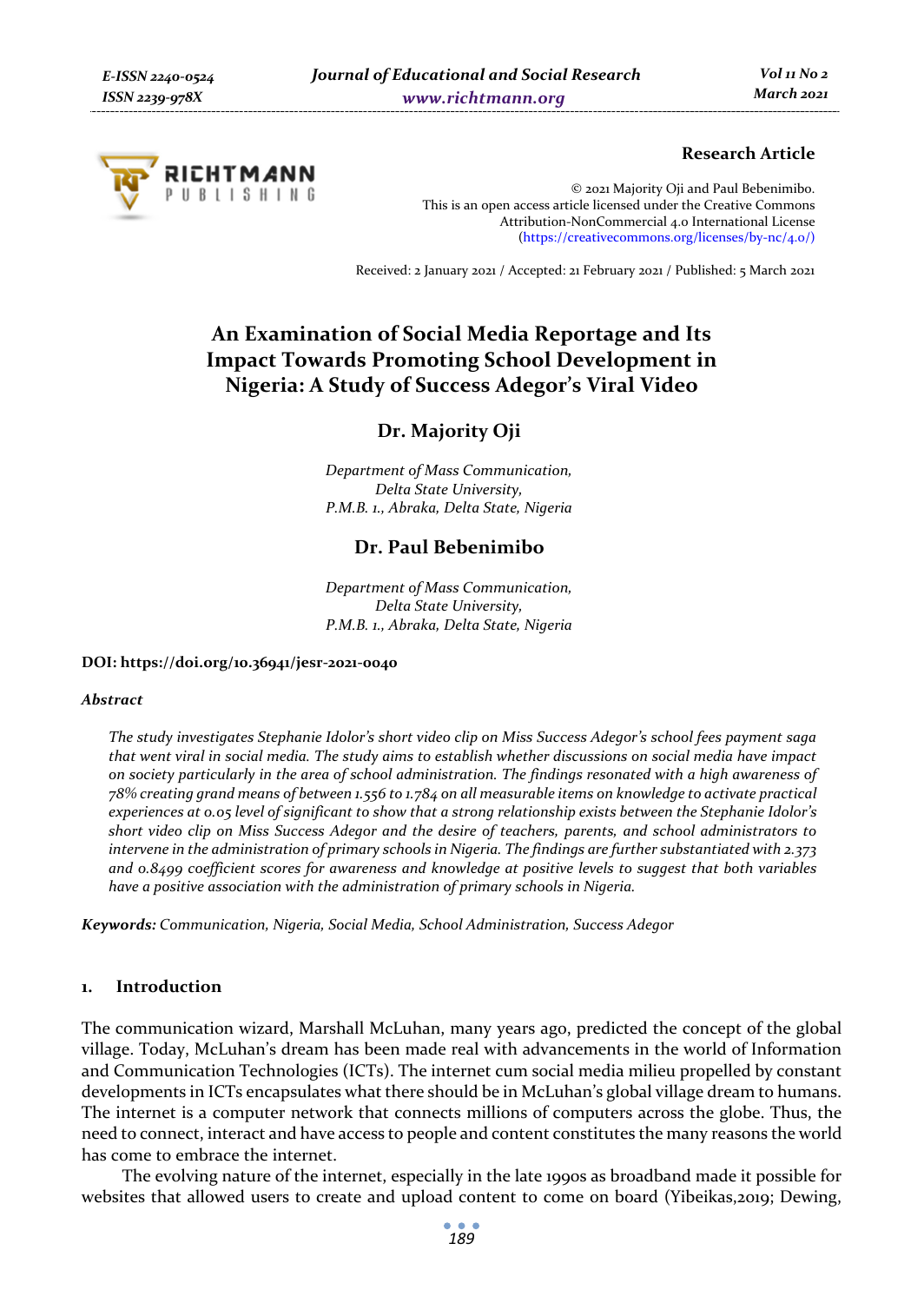2010). Owing to scientists' constant fragmentation of ICT tools into several components, SixDegrees.com materialized as the first social network site in 1997 and has given birth to different social media outlets. Presently, there are many social media channels with billions of users (Habes, et al. 2020; Fotis, 2015), making it possible for any information that plops into the social media to readily find an avenue for its speedy propagation.

According to Dewing (2010:1), the term social media refers to:

*A wide range of Internet-based and mobile services that allow users to participate in online exchanges, contribute user-created content, or join online communities. The kinds of Internet services commonly associated with social media (sometimes referred to as "Web 2.0") include the following: Blogs, Short for "weblog," a blog is an online journal in which pages are usually displayed in reverse chronological order; Wikis - a wiki is "a collective website where any participant is allowed to modify any page or create a new page using her Web browser such as is Wikipedia; Social bookmarking, Social bookmarking sites allow users to organize and share links to websites, examples include Reddit, StumbleUpon and Digg; Social network sites such as facebook, WhatsApp; Status-update services, also known as microblogging services, such as Twitter; Virtual world content, sites that offer game-like virtual environments in which users interact and Media-sharing sites that allow users to post videos or photographs such as YouTube, Pinterest, and Instagram.* 

The evolutionary trajectory of communication is intricately woven around technological advancement. As more devices became available to the generality of the people so is information dissemination becoming more democratized. Nowhere is this more visible than in the emergence of Social Media. Akashraj and Pushpa (2014) stated that networking and media provide a powerful communication tool with which a never-ending transfer of knowledge can quickly be achieved when people are connected. The authors stressed the existence of such media for development provides conveyor belts for cultural, socio-economic, poverty reduction, health care, good governance, environmental protection, and community development. To Avis (2015) media for development can be applied for civic engagement, transparency, and accountability. The author noted that the internet propelled by Information and Communication Technology has had a strong impact on the political, economic and social sectors of societies.

Nigeria dominates Africa with 55.5% of the population, representing 111,632,516 internet users. This means all the advantages attributed to the use of the internet by Akashraj and Pushpa (2014) with support from Avis (2015) should help to drive the development process in Nigeria. This explains why a short video clip of Miss Success Adegor made by Stephanie Idolor that appeared in the social media on March 14, 2018, was able to play up an otherwise remote occurrence in a small corner of Okotie-Eboh Primary School, Sapele, Nigeria. Outside of Miss Adegor's flawless, fluent and sonorous use of the *Pidgin* Language which is the trademark of Warri-Sapele people of Nigeria, to express her pain of being driven from school rather than being flogged and allowed to remain in school, the video went viral because many Nigerians who participate in the social media sphere through internet connectivity reacted to it.

 One of the main issues that played out as a result of the video is the wretched photograph of Okotie-Eboh Primary School with leaking roofs, no ceiling and squalid walls that were broadcast to add verve to the claim that the Miss Adegor story goes beyond her grouse of being sent home rather than remains in school and achieves her desire to be educated. It opens up the frontiers of the deplorable environments in which children are sheltered as classrooms to learn. It equally reveals the disgusting side of primary school administration and development in Nigeria that is inundated with tales of illegal fees collection, teachers and education officials aided examination malpractice and other forms of corruption.

To corroborate the above views, Izobo-Martins et al. (2014) and Tahir (2005) are of the view that schools in Nigeria are in terrible states and only represent environments where children cannot learn. Nwakpa (2015) observed that a visit to primary schools shows all is not well with the school system in Nigeria where the government is expected to provide educational services, instructional materials,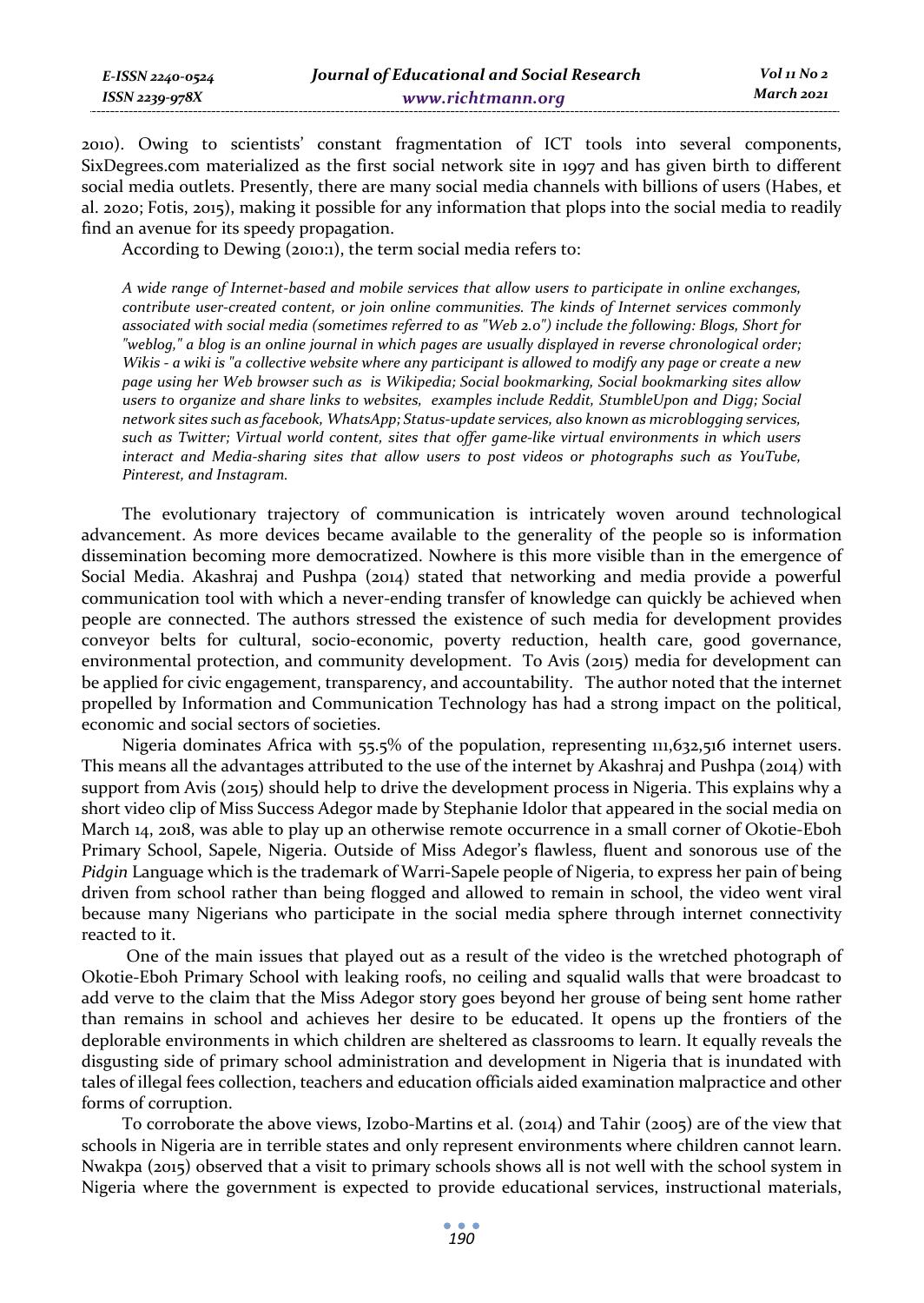school facilities, teaching, and non-teaching personnel.

*E-ISSN 2240-0524 ISSN 2239-978X*

On corruption in schools, Mumuni and Sweeney (2013:308) alerted scholars of the massive fraud involved in the administration of funds in Nigeria's Universal Basic Education Commission (UBEC). The authors noted that #3.3 billion (the US \$ 21 million) "had been lost in 2005 and 2006 to illegal and unauthorized utilization of funds" in a scheme introduced in 1999 to provide free, and compulsory basic education for every child of school-going age. For Nwaokugha and Ezeugwu (2017), the platforms for the administration of primary school in Nigeria is dirty and soiled with bad parents who are prepared to give bribe in other to see their children through school; corrupt teachers who are neckdeep in aiding and abetting examination malpractice and schools' administrators who will take the monies met for development of primary schools for personal gains.

The poor administration of primary schools undermines academic integrity that ought to be weaved around the immeasurable values of undertaking and discharging responsibilities, applying the principles of fairness to ensure the rights and privileges of pupils are protected, respecting the children and treating them for who they are and being honest in the discharge of one's duties (Whawo, 2015). In a quick investigation into the Miss Adegor's saga, over 95% of teachers and heads of primary schools interviewed agreed that different levies are collected from pupils and the same remitted to school administrators' offices. According to some heads of schools, such illegal funds are sometimes ordered to be diverted for the purchase of pieces of chalk, dusters and other items needed for the education of the children that are never supplied (Researchers' field work, 2019).

In a *News Agency of Nigeria (NAN)* circulated story published by *Punch Newspapers* (NAN, 2019) "The Citizens Advocacy for Social and Economic Rights" corroborated the findings of the Quick Field Investigation reported above while condemning the suspension of the Head Teacher of Okotie-Eboh Primary School where the Miss Adegor's story emanated. The advocacy group noted that the suspension is "a cheap diversion from the Delta State Government's failure to provide free, qualitative basic education.'' It further adds that the " Head Teacher was used as a scapegoat since there was evidence that heads of schools in Delta State State where the Miss Adegor's story breaks and other schools in Nigeria had been authorized by the government to collect certain fees and levies from pupils"

The scenario above painted the poor settings in school administration and development in Nigeria that had gone unnoticed or has not been given adequate attention over the years. What could be responsible for this development? To Lovelace (2014) history has always been told from the victor's side. The oppressed have their voices subdued. Could it be that while 55.5% of Nigerians air their views on the social media, the messages they share never get to the grassroots or are never actualized for the purposes such messages are met to achieve?

Ifijeh, Iwu-James, and Adebayo (2016:53) contended that Nigeria's very high internet usage does not translate or "necessarily imply digital literacy". The authors maintained that 56.9% of Nigerians are illiterate and can be classified as not digital inclusive. These views plunged into Keough (1998:187) submission that "practitioners of participatory development are often faced with the challenge of bridging the gap between ideals and what is possible in practice" become imperative in the attempt to understand in its complete sense the Miss Adegor's narrative.

Thus, the missing gap between ideas shared on social media such as the Stephanie Idolor's short video clip on Miss Success Adegor that revealed the poor side of school administration in Nigeria and the likely gap in the practical steps to remedy the problem at the grassroots constitute what this study is aimed to bridge.

The study, therefore, answers the question if Miss Success Adegor's story transcends social media for practical applications in the school's good governance/administration in Nigeria.

#### **2. Objectives of the Study**

The broad objective is to ascertain how the ideas shared on Stephanie Idolor's short video clip on Miss Success Adegor and Nigerians' reaction to it, impact practically on the school's administration in Nigeria.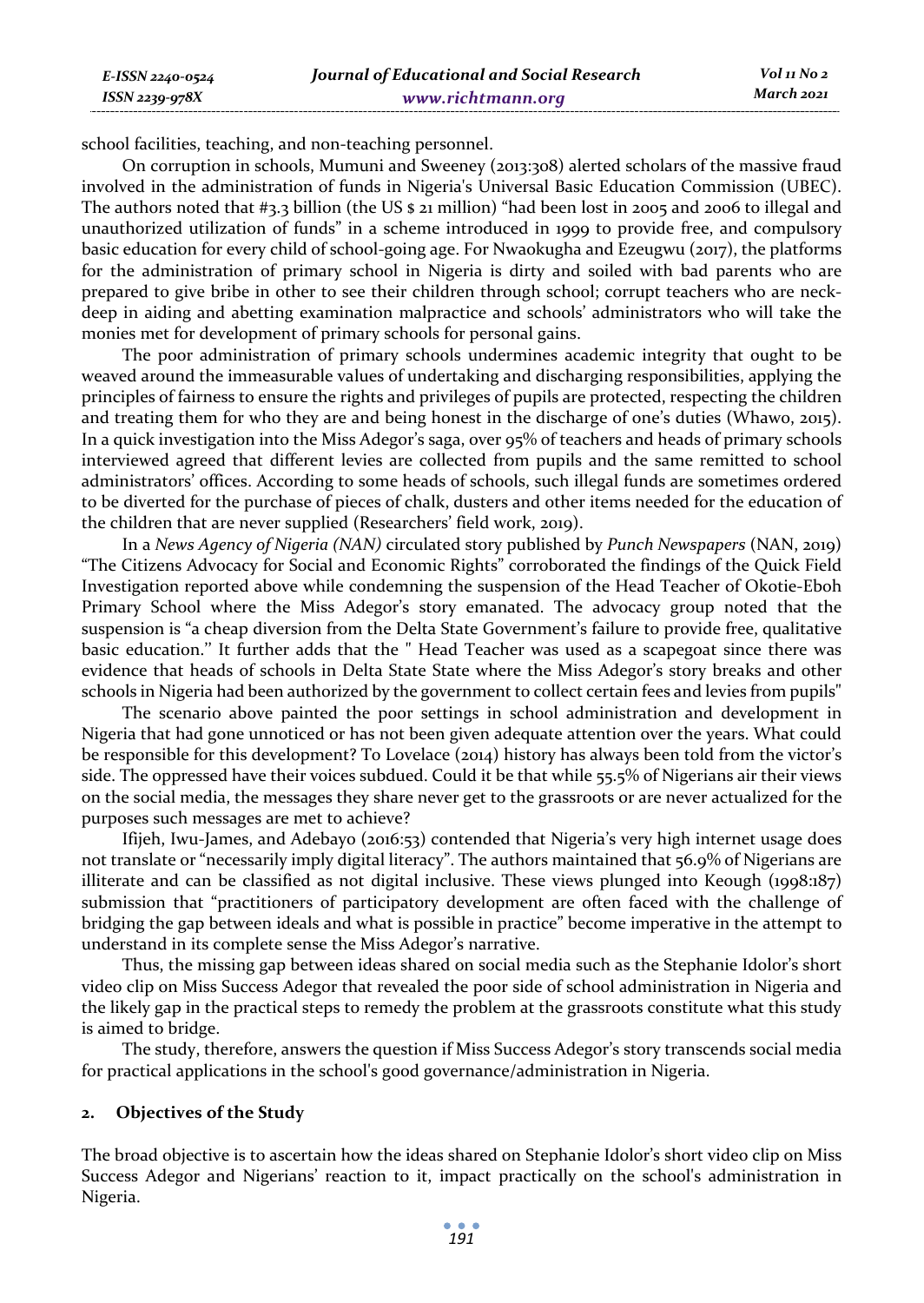The specific objectives are:

- 1. To determine the awareness level of Stephanie Idolor's short video clip on Miss Success Adegor among parents, teachers and school administrators in Nigeria.
- 2. To determine the knowledge level of Stephanie Idolor's short video clip on Miss Success Adegor among parents, teachers and school administrators in Nigeria.
- 3. To evaluate the practical impact the Stephanie Idolor's short video clip on Miss Success Adegor has on school administration in Nigeria.

### **3. Research Questions**

- I. What is the awareness level of Stephanie Idolor's short video clip on Miss Success Adegor among parents, teachers and school administrators in Nigeria?
- II. What is the knowledge level of Stephanie Idolor's short video clip on Miss Success Adegor among parents, teachers and school administrators in Nigeria?
- III. To what extent has the ideas shared on the internet about Stephanie Idolor's short video clip on Miss Success Adegor translated into a better practical administration of primary school education in Nigeria.

### **4. Hypotheses**

- **-** HO1: There is no statistically significant relationship between the ideas shared by parents, teachers, and administrators on the internet concerning Stephanie Idolor's short video clip on Miss Success Adegor and better practical administration of primary school education in Nigeria.
- **-** HO2: The awareness and knowledge of the viral video of Success Adegor made by Stephanie Idolor do not have a significant effect on recent developments regarding the administration of primary school education in Nigeria.

#### **5. Previous Research**

The media has continued to act as a vehicle to convey information to target audiences. The process of getting information across to people has advanced to the level of computer-mediated communication or "use of any technical medium for transmission across time and space" (Davis, 2000: 1).

In today's global village, the connective cord remains with the power of social networking. The idea of a network has for long live with science. Elefant (2011) drew from microbiologists and ecologists' backgrounds to offer a scientific meaning in terms of cell movement and environment connectivity to networking. Eke and Singh (2018) drawing from the work of Aduojo (2010) added the social dimension angle to networking.

Currently, the idea of social networks propelled by the power of Information Communication Technology has become commonplace or better still a growing phenomenon in aiding and enhancing traditional classroom teaching and school administration (Al-Mukhaini, Al-Qayoudhi, and Al-Badi, 2014). To Cox and McLeod (2014) social media use in school administration is an expectation and no longer optional.

Srivastava (2012:12) defines a social networking service as "an online service, platform, or site that focuses on facilitating the building of social networks or social relations among people who, for example, share interests, activities, backgrounds, or real-life connections". Thus, the idea propounded by European Commission to push for schools, schools' administrators and other stakeholders to develop Networks for learning and development across school education would readily tap into the social networking grid to make an impact in schools' administration (European Union, 2017).

Stephanie Idolor's short video clip on Miss Success Adegor further adds another dimension of the use of social media to expose negligence and corruption in schools, thereby, calling attention to the management of schools, especially primary schools. Frolova, Antonova, Khamitova, Zakirova, and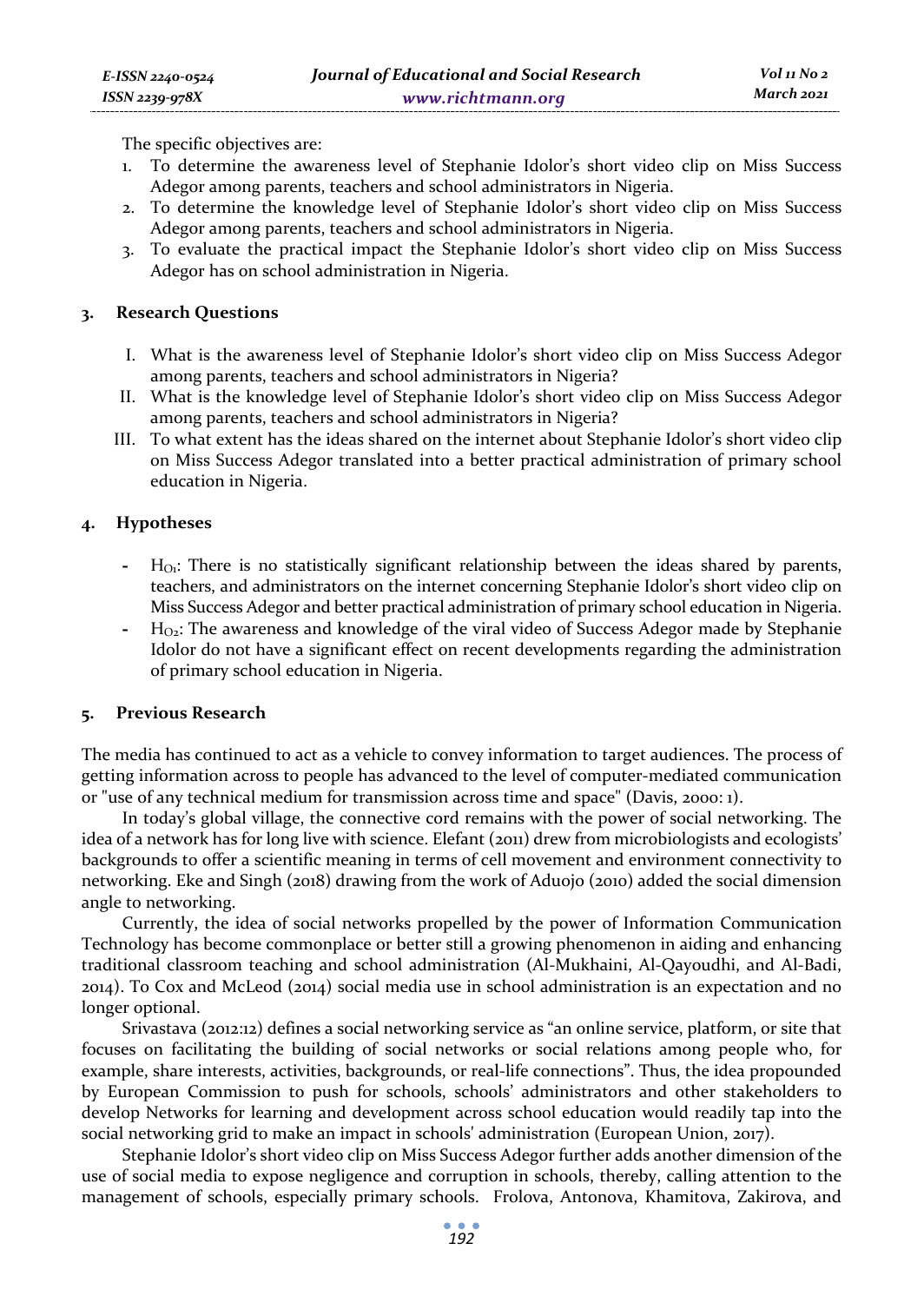Chukmarova (2017) noted a similar case to that of Miss Adegor where "requisitions in schools and kindergartens, news schools" in a large community online with 8239 participants in the Republic of Tatarstan stressed on the problem of dishonesty and corruption in kindergartens and schools. In another clime in the United States, Mele (2017) reported how in Pittsburg High School in Pittsburg, Kan, students' journalism efforts helped expose the inadequacies in the credential of a newly hired principal who was shamed to resign.

Eke and Singh's (2018) study on *Social networking as a strategic tool in the management of schoolbased violence* reached a conclusion that resolved the questions raised in the issues thrown up by Frolova, Antonova, Khamitova, Zakirova (2017) and Chukmarova and Mele (2017) studies. Eke and Singh noted that "the information gathered by school managers through social networking enables them to develop intervention strategies in high schools that reduce school-based violence and create school climates that promote teaching and learning in uMgungundlovu district of KwaZulu-Natal, South Africa." Thus, Social networking does not only expose what the problems areas captured in the Stephanie Idolor's short video clip on Miss Success Adegor but also has within it, the potentials on how such issues can be resolved through collective participation.

 It is in line with the above analogy that Brett (2003:1) in critical analysis of participatory theory declared that "participation has emerged in response to global demands for greater individual and social control over the activities of state and private agencies such as 'primary school'. The author further argues that a good organization can only emerge successfully from a participatory approach only if it is worked through an institutional arrangement that maximizes accountability.

In the author's words:

*E-ISSN 2240-0524 ISSN 2239-978X*

> *...Participation can succeed for specific kinds of projects and programmes in favourable circumstances but is unsuitable for many others. It commonly fails in contexts where local conditions make co-operative and collective action very difficult, or where it is manipulated by implementing agencies to justify their actions or poor performance (Brett, 2003:1).*

It could be recalled that traditional Weberian bureaucratic theory was what drove post-colonial development in government parastatals and agencies in a monocratic or otherwise absolutistic topdown fashion and this alludes to Bretts' possible participatory failure concept above. Thus, when scholars like Ajibade (2016) advocates a neo-Weberian approach to public service delivery in Nigeria, he did so without proper identification of the role of participation in the process.

Blaire (2000) reported the significant role participation and accountability in government at the local level play to meet citizens' desires for more effective service delivery in a six-country study sponsored by USAID in Bolivia, Honduras, India, Mali, the Philippines, and Ukraine.

### **6. Participatory Development Theory**

The wheels of development need the oil of education to the grid (Sachs, 2015). Willis (2011) categorized the development mentioned by Sachs as human development rather than development for economic sake. Education remains a key criterion for the measurement of Human Development Index (HDI). Outside of education the other two criteria for HDI are life expectancy at birth and standard of living (To, 2016). UN (2015) opined that global leaders generally believe that education remains one of the pillars that will contribute to poverty eradication as indicated in the Millennium Development Goals (MDGs). This makes Miss Adegor's story to be very interesting in the development cum participatory development arena.

Thus, this study is anchored on the participatory development theory. The social media where Stephanie Idolor's short video clip on Miss Success Adegor debuted is all about participation. The issues raised in the video are all about development – school development. And "Over the past 30 years, we have placed our faith in state controls, markets, and now in 'bottom-up' systems based on participation and empowerment" Brett (2003:2).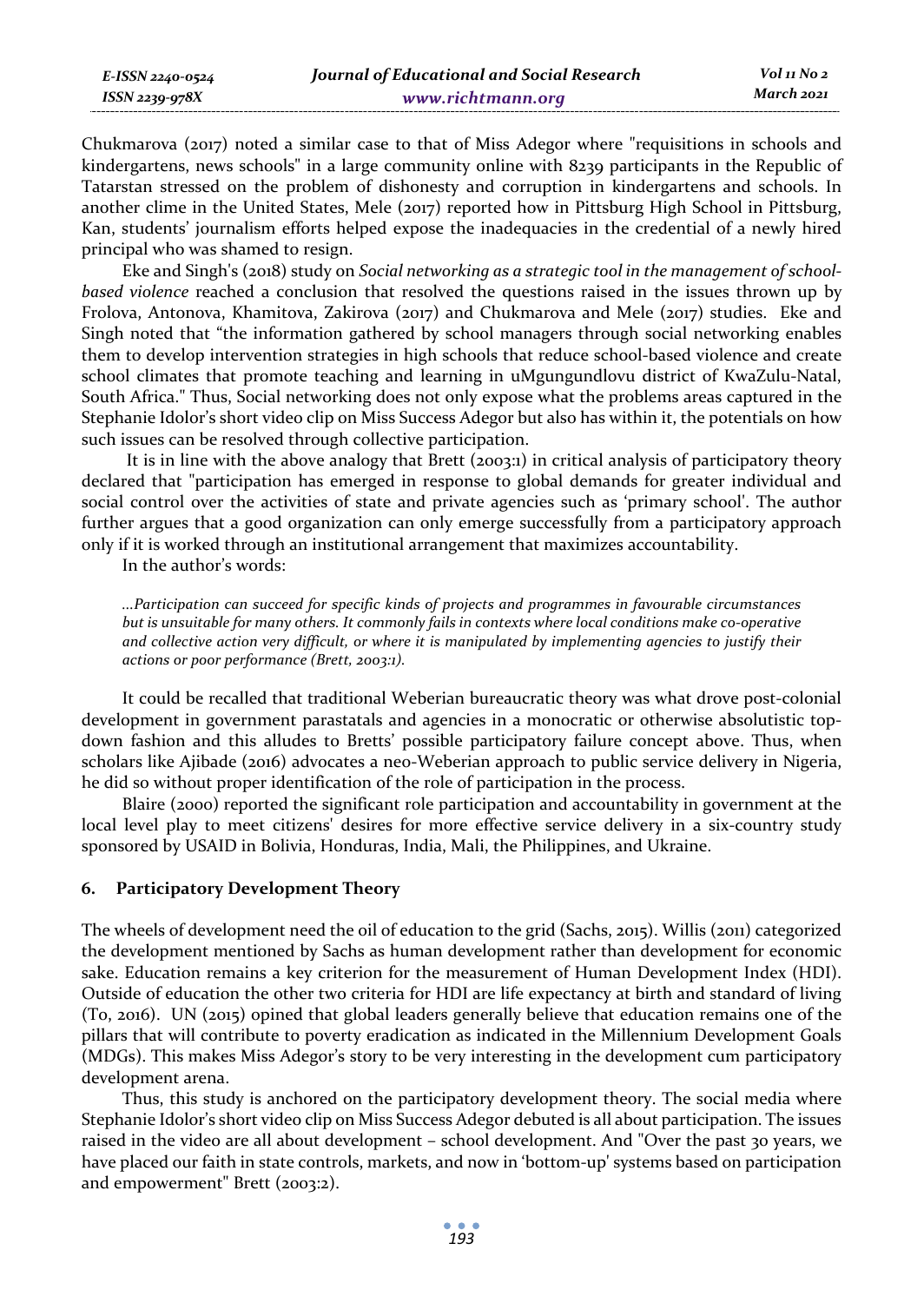In all of these, the theory of human relationships can be embroiled in this participatory approach where the "fundamental problems in all organizations that are in developing and maintaining a dynamic and harmonious relationship" can be resolved (Kariuki, 2014). Kariuki (pp. 21-22) further notes that:

*From the experiments carried out by the Hawthorne Studies to determine the relationship between productive work and use of incentives, the study showed that there was an increase in productivity of work when incentives such as special recognition were given to selected workers. Thus pegged to this research,*  when parents, teachers, and administrators are recognized and involved in the school management, it will *motivate them to work harder and improve the schools… Human Relations Theory enables the education administrators and school managers to recognize the human factor in educational organizations through the involvement of all the stakeholders in the school management. Each member of the school is an important component of the achievement of the schools' objectives.* 

The principles of the bi-dimensional model and multi-dimensional models shared by Cheng (2002) can also be applied to the participatory theory articulated in this study to further explain how the greater involvement of parents, teachers, and administrators in decision making would help to break down the top-down decision making blockage. The author discussed absolutism and relativism in actual and desired participation in the decision making involvement circle. This critical analysis helps determine the level of autonomy and decision making in the participation process or what Arnstein (1969) would term as a ladder of citizens' participation and, what Pretty (1995) would refer to as typologies of participation and, Bray (2001) would class as degrees of community participation. Further conceptualization of these concepts would lead to the analogy by Alutto and Belasco (1973) who developed a discrepancy measure of three dimensions:

- Decision deprivation, involvement in fewer decisions than desired.
- Decision equilibrium, involvement in as many decisions as desired.
- Decision saturation, involvement in more decisions than desired.

No doubt the first dimension would create an inferiority complex domain that would not bring out the best out of parents, teachers, and administrators in participating in the governance of schools. They would feel alienated and not being part of the decision-making process thereby re-enacting the top-down flow of order; the second would be the satisfaction domain that optimizes performance as a result of inclusive bottom-up participation. And the third a burden domain that requires the attention of development communicators to evaluate and properly capture within the scope of the participatory theory of development for people ownership of projects. Could this be the reason why participation may not necessarily succeed all the time? Or better still, presents an insight into the weak points that exist when critical stakeholders take decisions without knowledge nor technical expertise.

### **7. Research Method**

*E-ISSN 2240-0524 ISSN 2239-978X*

The cross-sectional research method was adopted for the study to sample the view of parents, teachers and school administrators in Delta State. Delta State was where Miss Adegor's story emanated and was therefore purposively selected for the study to evaluate its practical impact on school development in the state.

The National Population Commission (NPC, 2006) gave the population of Delta State to be 4,112,445 in 2006. Projected to 2019 using 2.7% would yield a population of 5,814,547. A breakdown of the population to the three senatorial districts would show Delta North with 1, 748,756 from its original population of 1,236,840 (NBS, 2011:33); Delta Central 2,221,021 from its original population of 1,570,858 (NBS, 2011:33) and Delta South with 1,844,769 from its original population of 1,304,747(NBS, 2011:33).

Applying Little Dumb Doctor Tutorial (2017), the Taro Yamane's sample size selection formula was played out to determine and justify the selection of 350 as the sample size for the study and deemed to be representative of the population of the Delta State from which it was drawn. Thus, a breakdown of the sample size to the three senatorial districts in Delta State would give for Delta North 105 (30% of 350), 134 respondents for Delta Central (38% of 350), 111 respondents for Delta South (32% of 350).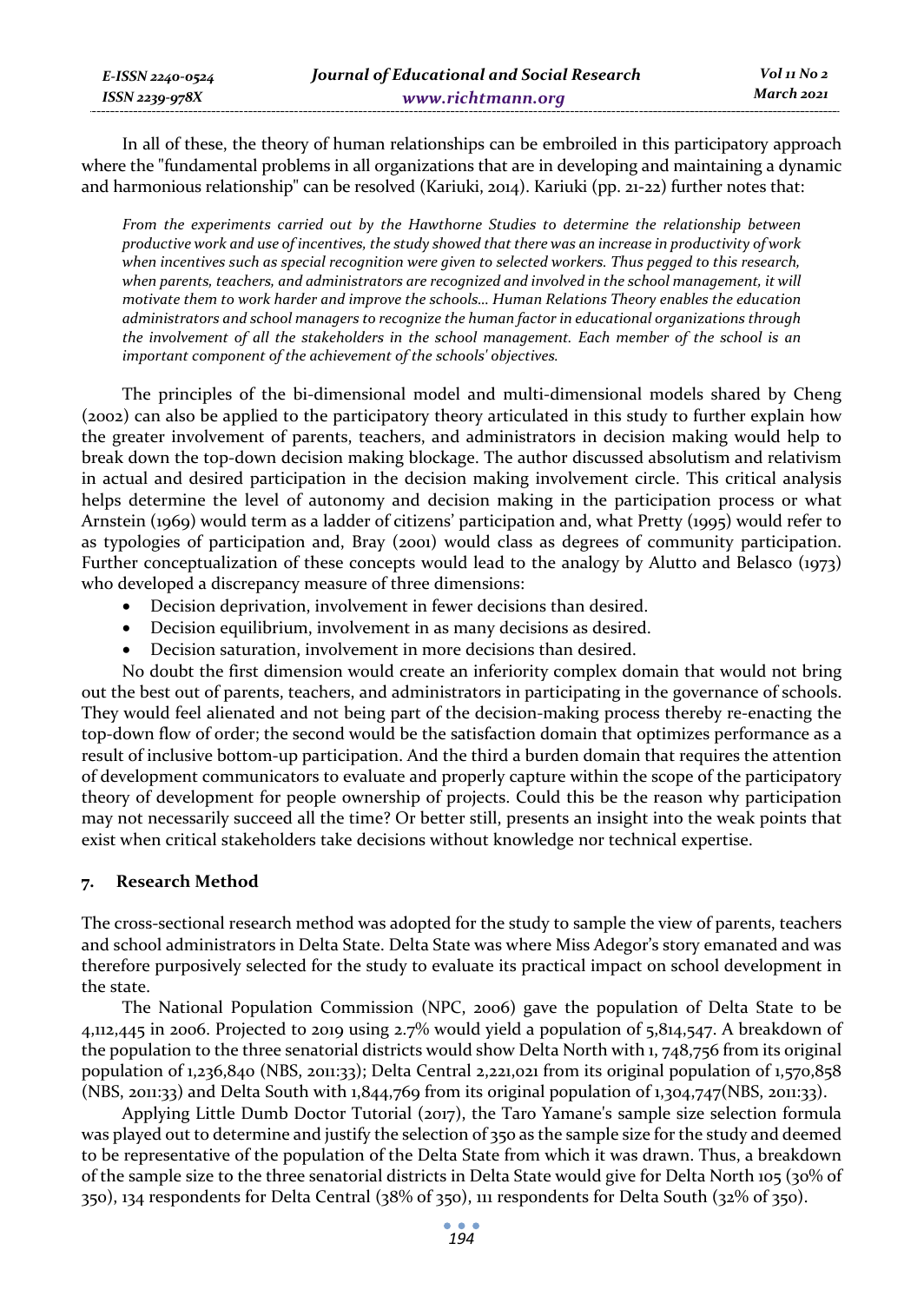| E-ISSN 2240-0524    | Journal of Educational and Social Research | Vol 11 No 2 |
|---------------------|--------------------------------------------|-------------|
| $ISSN$ 2239-97 $8X$ | www.richtmann.org                          | March 2021  |

The nature of the nominal and ordinal data gathered through the administration of styled questionnaire renders itself to descriptive and inferential methods of analysis, specifically percentages, mean, standard deviation and F-Statistics were used while deploying the Minitab 18 and Stata.13 analytical tools where applicable.

Male and female respondents of age 18 and above were selected through a multi-stage sampling approach from rural/urban areas of selected LGAs and senatorial districts.

| <b>States</b> | <b>Senatorial Districts</b> | <b>Selected LGAs from</b><br><b>Senatorial Districts</b> | Selected U/R localities from<br><b>Selected LGAs</b> |
|---------------|-----------------------------|----------------------------------------------------------|------------------------------------------------------|
| Delta $(350)$ | Delta North $(105)$         | Ika South $(63)$                                         | Agbor $(U)$ $(63)$                                   |
|               |                             | Ndokwa West (42)                                         | Abe $(R)$ $(42)$                                     |
|               | Delta Central (134)         | Sapele (80)                                              | Sapele $(U)$ (80)                                    |
|               |                             | Ethiope East $(54)$                                      | Okurekpo $(R)$ $(54)$                                |
|               | Delta South (111)           | Warri South (67)                                         | Warri (U) (67)                                       |
|               |                             | Isoko North $(44)$                                       | Oyede $(R)$ $(44)$                                   |

**Table 1:** Sample Distribution to States, Senatorial Districts, LGAs, and Communities

**Source:** Fieldwork (2019)

**Note:** A United Nations (1986) report on Nigeria's Rural and Urban Population which was modified by Onibokun and Faniran (2013), gave the ratio of urban to rural areas population in Nigeria in 2015 to be 125,343,000 to 103, 411,000 and, will rise to 173,135,000 to 107,758,000 in 2025. The Nigerian Government over the years equally has unfavorable education policies towards the rural areas in Nigeria (Uzobo, Margeret, and Jackson, 2014). For every 100 children who have access to primary education in Nigeria, only 68 do so in the rural communities (AREAi (2015). Thus, since schools and administration offices are more in urban centers, 60% was allocated to urban areas and 40% to rural areas in the questionnaire distribution.

To know if the findings of the study truly represent the phenomenon it claims to measure, a content validity test in Abraka, an urban town in Delta Central Senatorial District and Isheagwu rural community in Delta North Senatorial District was carried out to further show how the domain of measurement was sampled through the administration of the research instrument which yields a high correlation result of .50 The reliability of the instrument was determined through a professional peer review of the questionnaire.

### **8. Measurable Variables**

Sex, age, area of the dwelling, school location, education, and marital status was the Standard demographic/socio-economic status (SES) variables that were used for the study. Questions that sought demographic data were asked to measure the variables. (See question 1-6 in appendix A).

### *8.1 Dependent Variables*

- Cell Phone/computer ownership and access to social media: Respondents were asked Yes or No questions to measure the variable.
- Awareness level of Stephanie Idolor's short video clip on Miss Success Adegor among parents, teachers and school administrators: respondents were asked Yes or No question if they watch the Miss Success Adegor's video.
- Knowledge of Stephanie Idolor's short video clip on Miss Success Adegor among parents, teachers and school administrators: Respondents were asked in a Likert scale styled questions if they know what the video is about, what the video exposes and determine the change impact the video is likely to have on society.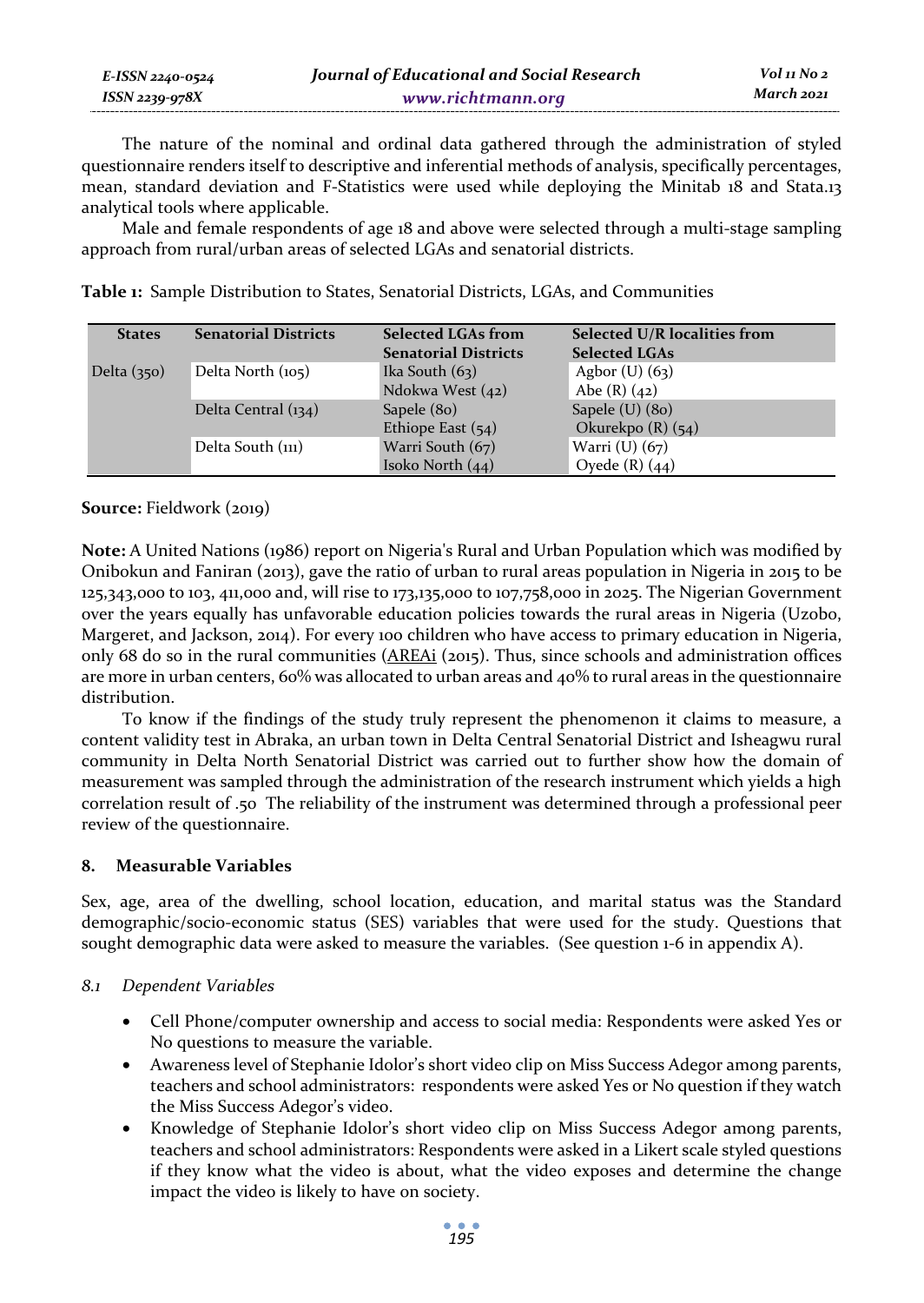• Practical Application of Stephanie Idolor's short video clip on Miss Success Adegorin School Administration: Respondents were asked in a Likert scale styled questions if the video impact on their attitude to work, illegal collection of fees, examination malpractice and to know if the video made government to take action on school administration.

### **9. Presentation of Result and Discussion**

This section presents the results of the data analytical procedures. The data analyzed in this section were obtained through the questionnaire designed to specifically elicit responses from the sampled respondents of this study.

#### *9.1 Questionnaire Return rate*

A total of 350 questionnaires were distributed. 327 were retrieved. Return rate is:  $327/350*100 = 93%$ 

### *9.2 Demographic Characteristics*

The study used SES demographic characteristics of sex, age, school system, location of school, marital status and education level to look at the parent's, teacher's and administrator's appropriateness in responding to the ideas shared on the internet concerning Miss Adegor's video and better practical administration of primary school education in Delta State.

### *9.3 Data Analysis of Socio-Demographics of the Respondents*

**Table 2:** Distribution of Respondent's Socio-Demographics

| <b>Sex</b>                | Frequency | Percentage (%) |
|---------------------------|-----------|----------------|
| <b>Male</b>               | 125       | 38.2           |
| Female                    | 202       | 61.8           |
| <b>Total</b>              | 327       | 100            |
| Age                       | Frequency | Percentage (%) |
| $18 - 40$                 | 203       | 62.1           |
| $41 - above$              | 124       | 37.9           |
| <b>Total</b>              | 327       | 100            |
| <b>School System</b>      | Frequency | Percentage (%) |
| <b>Parents</b>            | 129       | 39.4           |
| Teacher                   | 101       | 30.9           |
| <b>Administration</b>     | 97        | 29.7           |
| Total                     | 327       | 100            |
| <b>Location of School</b> | Frequency | Percentage (%) |
| Rural                     | 78        | 23.9           |
| Urban                     | 249       | 76.1           |
| <b>Total</b>              | 327       | 100            |
| <b>Marital status</b>     | Frequency | Percentage (%) |
| Married                   | 277       | 84.7           |
| <b>Single</b>             | 50        | 15.3           |
| Total                     | 327       | 100            |
| <b>Educational Level</b>  | Frequency | Percentage (%) |
| Primary                   | 38        | 11.6           |
| Secondary                 | 64        | 19.6           |
| <b>Tertiary</b>           | 225       | 68.8           |
| <b>Total</b>              | 327       | 100            |

**Source:** Fieldwork (2019)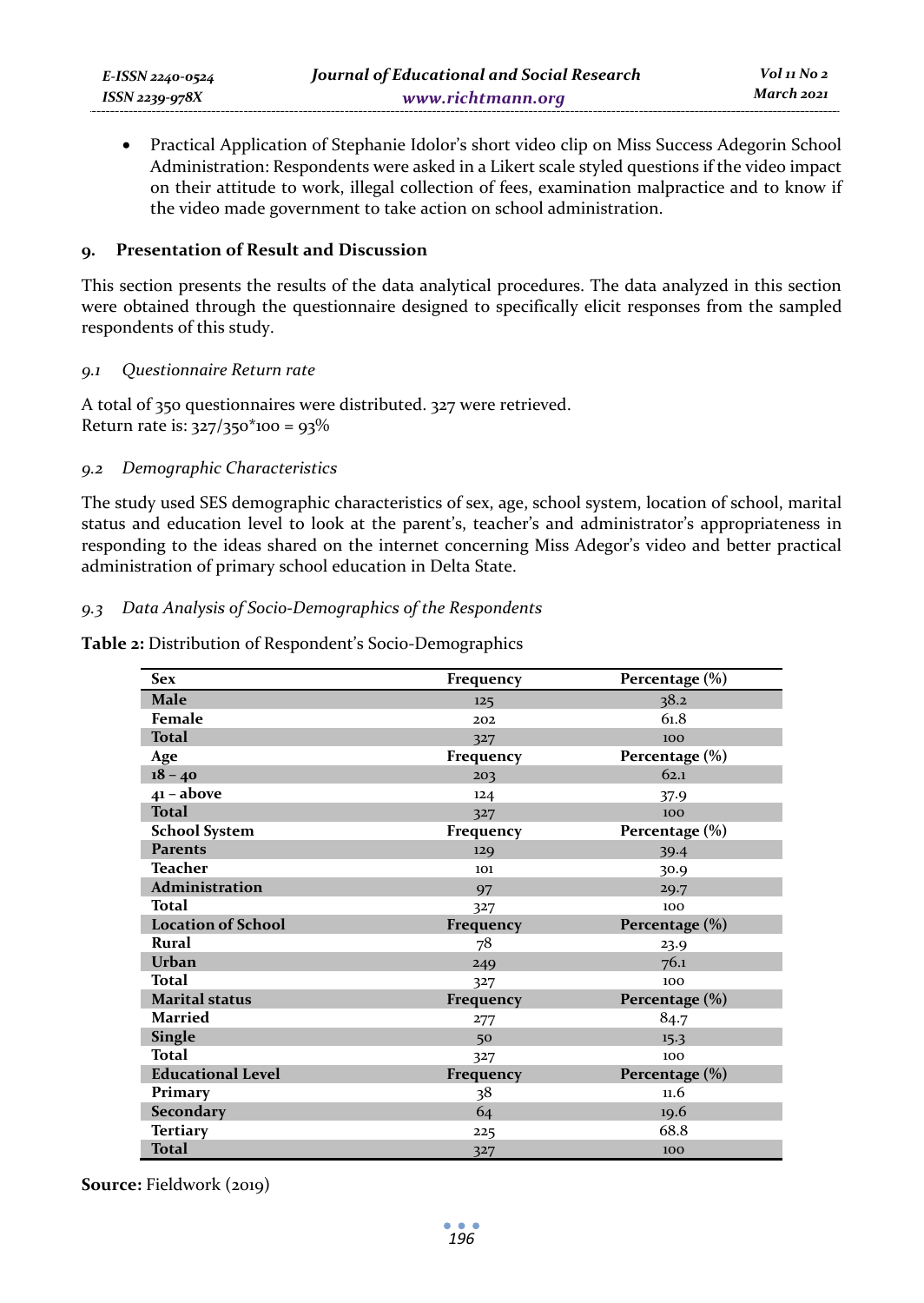| E-ISSN 2240-0524 | Journal of Educational and Social Research | Vol 11 No 2 |
|------------------|--------------------------------------------|-------------|
| ISSN 2239-978X   | www.richtmann.org                          | March 2021  |

From table 2 above, the study has more male  $125(38%)$  than female  $202(62%)$  who are mostly of the age bracket of 18- 40 years. This agrees with existing realities where the youths dominate the participation level in social media. The demographic characteristics further revealed that parents are more in study  $129(39%)$  closely followed by teachers 101(31%) and school administrators  $97(30%)$  who are residents mostly in urban areas  $249$  (76%) with rural 78( $24\%$ ). This is also in agreement with the instrument administration consideration where parents who are more in number have more attention in the distribution of questionnaires than teachers and school administration in that chronological order of the most populated to the least populated. Over two-thirds of the respondents, 277 (85%) compared to 50(15%) that are single. Over two-thirds of the respondents have tertiary education.

**Table 3:** Awareness of Miss Success Adegor video

| Items                                               | Yes | No  | Total |
|-----------------------------------------------------|-----|-----|-------|
| Own cell phone/computer/have access to social media | 319 |     | 327   |
| <b>Watch the Success Video</b>                      | 250 | bo  | 319   |
| <b>Shared the video</b>                             | 78  | 172 | 250   |

**Source:** Fieldwork (2019)

From table 3, 319 (98%) of respondents representing a high score of over two-third out of  $327$ respondents said they either own a cell phone, a computer or have access to social media. Only 8(2%) do not possess any of the above gadgets nor have access to social media. The result is in tandem with the current trend in the society where social media is the new media in vogue and serves as a major means of broadcasting information in Nigeria. Out of the 98% that own a cell phone, a computer or have access to social media, 250(78%) said they watch the Miss Success Adegor video as against 69 (22%) who did not view the video. This indicates a high score on awareness of the video. Also, only one third that is 78 respondents making (31%) shared the video out of the 250 respondents that watched it with over two-third of the respondents 172(69%) not sharing it.

**Table 4:** Mean Scores and Standard Deviation of the knowledge of Success Adegor's Viral Video

| <b>Questionnaire Items</b>                                                        | N |                    | Male      |                         | Female                      | Grand<br>Mean                     | <b>Remarks</b> |
|-----------------------------------------------------------------------------------|---|--------------------|-----------|-------------------------|-----------------------------|-----------------------------------|----------------|
|                                                                                   |   | $\bar{\mathbf{X}}$ | <b>SD</b> | $\overline{\mathbf{X}}$ | <b>SD</b>                   | $\overline{X}$                    |                |
| The Success Adegor's Sapele Girl School Fees Video is 250 1.518 1.162 1.916 1.179 |   |                    |           |                         |                             | 1.784                             | Knowledgeable  |
| about a primary school matter                                                     |   |                    |           |                         |                             |                                   |                |
| The Success Adegor's Sapele Girl School Fees Video                                |   |                    |           |                         |                             | 250 1.409 0.495 1.629 1.073 1.556 | Knowledgeable  |
| was about a small girl in pain of a denied education                              |   |                    |           |                         |                             |                                   |                |
| The Success Adegor's Sapele Girl School Fees Video                                |   |                    |           |                         | 250 1.747 0.778 1.755 1.259 | 1.752                             | Knowledgeable  |
| further exposes decay in our educational system                                   |   |                    |           |                         |                             |                                   |                |
| The Success Adegor's Sapele Girl School Fees Video is                             |   |                    |           |                         | 250 1.409 0.681 1.557 1.027 | 1.508                             | Knowledgeable  |
| enough to cause a change in primary school                                        |   |                    |           |                         |                             |                                   |                |
| administration.                                                                   |   |                    |           |                         |                             |                                   |                |

**Source:** Researcher's Computation, 2019

Table 4 presents the mean responses and standard deviation on the knowledge of Success Adegor's viral video and the responses to questionnaire items 10, 11, 12 and 13 have been presented. Accordingly, the result indicates that with a grand mean of  $1.784$ , the respondents attested to the fact that they know that the viral video of Success Adegor is about a primary school matter. Table 4 also reveals the mean response relating to whether the viral video was about a small girl in pain of a denied education. Interestingly, the grand mean rating of 1.556 for the respondents is an indication of the fact that the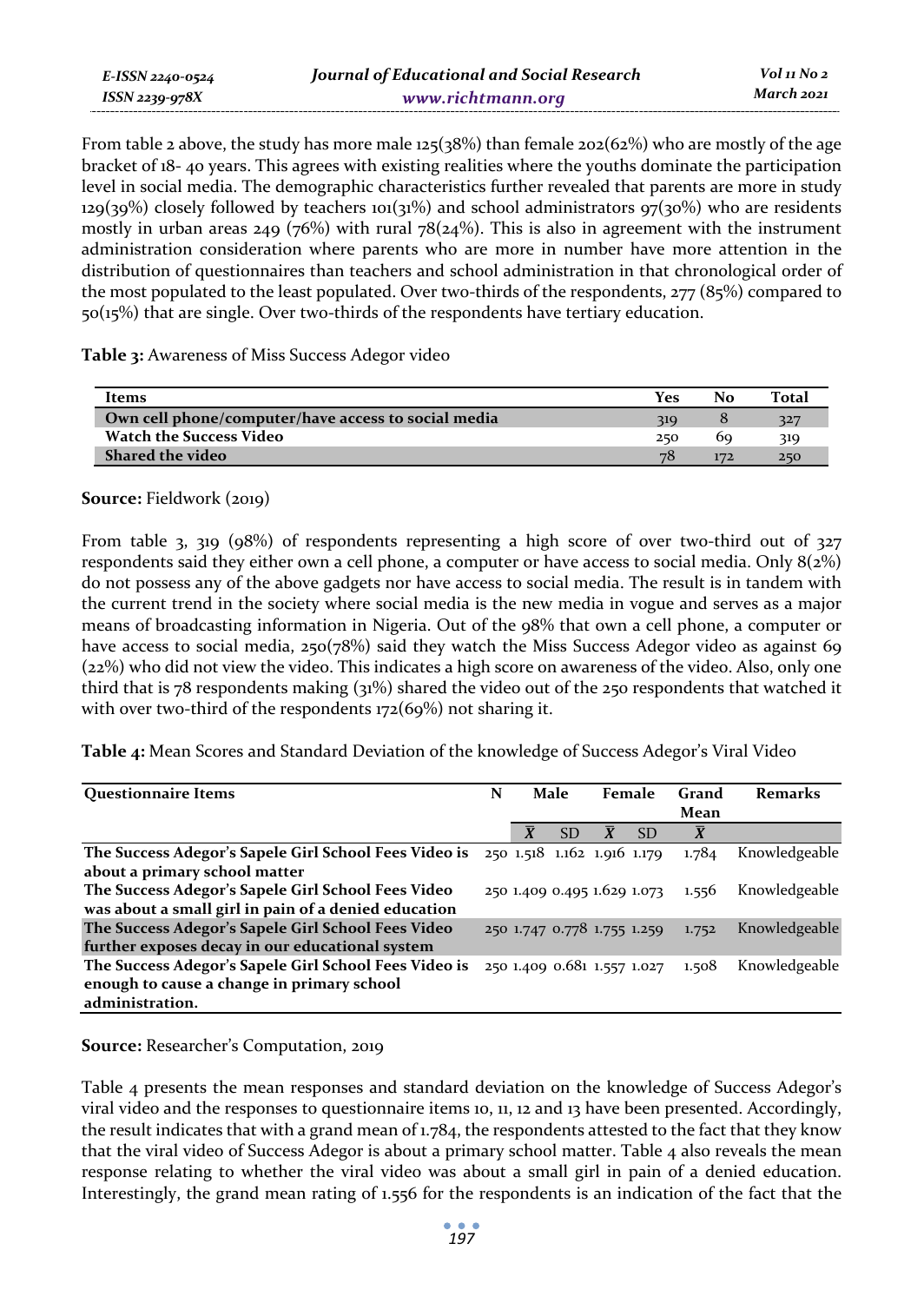respondents are of the view that the viral video was about a small girl in pain of a denied educational opportunity. Also, from Table 4, we observe that item 12 of the questionnaire, the mean obtained for both male and female respondents is 1.747 and 1.755 respectively. The grand mean for this questionnaire item is 1.752. Impliedly, the respondents agreed that the viral video of Success Adegor further exposes the decay in the educational system, particularly in Delta State. Additionally, concerning the response to item 13 of the questionnaire, one would observe that with a grand mean of 1.508, the obvious is that the respondents generally believe that the viral video of Success Adegor is enough to cause a change in the administration of primary schools in Delta state.

**Table 5:** Mean Scores and Standard Deviation of the Practical Application of Success Adegor's Viral Video to School Administration

| <b>Questionnaire Items</b>                                                            | N | Male                    |           | Female                      |           | Mean                              | Grand Remarks |
|---------------------------------------------------------------------------------------|---|-------------------------|-----------|-----------------------------|-----------|-----------------------------------|---------------|
|                                                                                       |   | $\overline{\textbf{x}}$ | <b>SD</b> | $\overline{\mathbf{x}}$     | <b>SD</b> | $\bar{X}$                         |               |
| The Success Adegor's Sapele Girl School Fees Video                                    |   |                         |           | 250 2.506 1.492 2.874 1.341 |           | 2.752                             | Applicable    |
| positively change my attitude to work                                                 |   |                         |           |                             |           |                                   |               |
| The Success Adegor's Sapele Girl School Fees Video helped 250 3.036 1.707 3.179 1.179 |   |                         |           |                             |           | 3.132                             | Applicable    |
| to stop the collection of illegal levies in primary schools                           |   |                         |           |                             |           |                                   |               |
| Money collection was reduced in the last Primary Six                                  |   |                         |           | 250 1.855 1.289 2.760 1.538 |           | 2.460                             | Applicable    |
| <b>Leaving Certificate Examination</b>                                                |   |                         |           |                             |           |                                   |               |
| The Success Adegor's Sapele Girl School Fees Video                                    |   |                         |           | 250 2.771 1.633 3.425 1.199 |           | 3.208                             | Applicable    |
| minimized officially aided examination malpractice in the                             |   |                         |           |                             |           |                                   |               |
| last Primary Six School Leaving Certificate Examination                               |   |                         |           |                             |           |                                   |               |
| A special task force was set up to oversee the                                        |   |                         |           |                             |           | 250 2.711 1.366 3.922 0.944 3.520 | Applicable    |
| administration of the primary school as a result of the                               |   |                         |           |                             |           |                                   |               |
| Success Adegor's Sapele Girl School Fees Video                                        |   |                         |           |                             |           |                                   |               |

**Source:** Researchers' Computation, 2019

*E-ISSN 2240-0524 ISSN 2239-978X*

Table 5 presents the mean responses and standard deviation on the practical application of Success Adegor's viral video and the responses to questionnaire items 14, 15, 16, 17 and 18 have been presented. Accordingly, the result indicates that with a grand mean of 2.752, the respondents attested to the fact that the viral video of Success Adegor has positively changed their attitude to work. Table 5 also reveals the mean response relating to whether the viral video has helped to practically stop the collection of illegal levies in primary schools. Interestingly, the grand mean rating of 3.132 for the respondents is an indication of the fact that the respondents are of the view that the viral video has largely reduced the level of collection of illegal levies in primary schools in Delta State. Also from Table 5, we observe that concerning item 16 of the questionnaire, the mean obtained for both male and female respondents is 1.855 and 2.760 respectively. The grand mean for this questionnaire item is 2.460. Impliedly, the respondents agreed that primary school pupils were still charged levies in the last primary school leaving certificate examination in Delta State. Additionally, concerning the response to item 17 of the questionnaire, one would observe that with a grand mean of 3.208, the obvious is that the respondents generally believe that the viral video of Success Adegor minimized officially aided examination malpractice in the last primary six schools leaving certificate examination in Delta state. Finally, the grand mean obtained for item 18 of the questionnaire is 3.520 which suggests that on the average, the respondents are of the view that the viral video of Success Adegor has resulted in the setting up of a special task force to monitor the administration of primary schools in Delta State.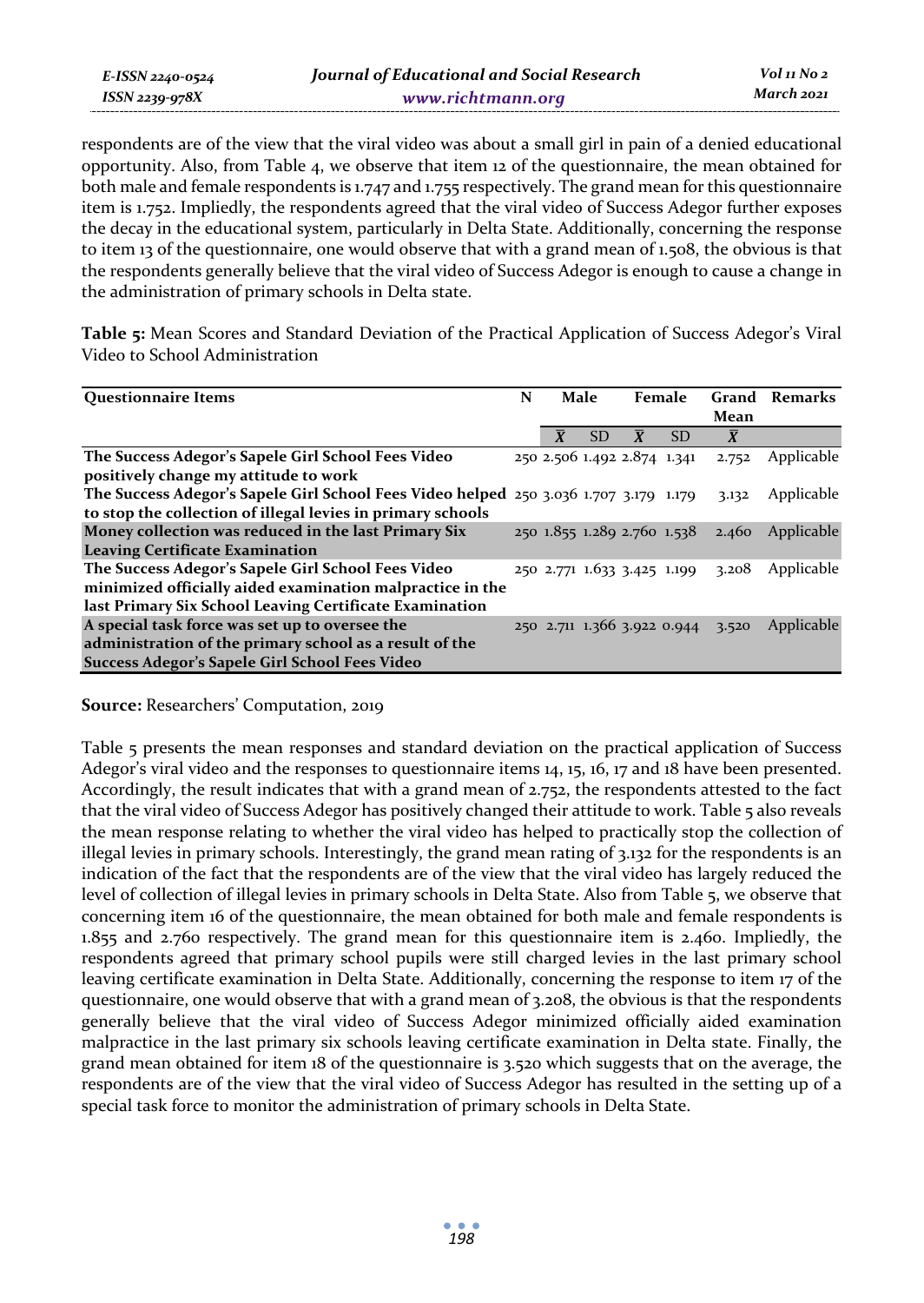### **10. Test of Hypotheses**

#### *10.1 Hypothesis 1*

There is no statistically significant relationship between the ideas shared by parents, teachers, and administrators on the internet concerning Miss Success Adegor's video and better practical administration of primary school education in Delta State.

**Table 6:** Result for the test of Hypothesis I - analyzing the relationship between shared ideas of parents, teachers and administrators and better school administration

| Source                | <b>Sum of Squares</b> | Df           | Mean Square | $\boldsymbol{F_{\rm ocal}}$ | P-Value | Remark      |
|-----------------------|-----------------------|--------------|-------------|-----------------------------|---------|-------------|
| <b>Between Groups</b> | 78.3064043            | $\mathbf{z}$ | 39.1532021  | 57.88                       | 0.0000  | Significant |
| <b>Within Groups</b>  | 167.081753            | 247          | 0.676444344 |                             |         |             |
| Total                 | 245.388157            | 249          |             |                             |         |             |

#### **Source:** Researcher's Computation, 2019

Table 6 presents the result of the test of hypothesis I of this study. As shown in the table, the computed value of the Focal is 57.88, a value greater than the table value of 2.996 (Fcrit2, 247). The probability value obtained for *F*cal is 0.0000 indicating that the result is significant at 0.05 level of significance. Since the value of *F*ocal is greater than the table value of *F* at 0.05 level of significance, the null hypothesis that there is no statistically significant relationship between the ideas shared by parents, teachers, and administrators on the internet concerning Miss Success Adegor's video and better practical administration of primary school education in Delta State is rejected. This study, therefore, concludes that there is a statistically significant relationship between the ideas shared by parents, teachers, and administrators on the internet concerning Miss Success Adegor's video and better practical administration of primary school education in Delta State.

#### *10.2 Hypothesis II*

The awareness and knowledge of the viral video of Success Adegor do not have a significant effect on recent developments regarding the administration of primary school education in Delta State.

| Dependent Variable: Practical School Administration |             |                    |             |            |  |  |  |  |  |
|-----------------------------------------------------|-------------|--------------------|-------------|------------|--|--|--|--|--|
| Variables                                           | Coefficient | Std. Error         | t-Statistic | Prob.      |  |  |  |  |  |
| $\mathsf{C}$                                        | $-1.38787$  | 0.3163299          | $-4.39$     | 0.000      |  |  |  |  |  |
| <b>Awareness of Video</b>                           | 2.373361    | 0.2700794          | 8.79        | 0.000      |  |  |  |  |  |
| <b>Knowledge of Video</b>                           | 0.8499037   | 0.711044           | 11.95       | 0.000      |  |  |  |  |  |
| $\mathbb{R}^2$                                      | 0.5935      | <b>MS</b> Residual |             | 0.40381094 |  |  |  |  |  |
| Adjusted $\mathbb{R}^2$                             | 0.5902      | <b>SS Residual</b> |             | 99.7413022 |  |  |  |  |  |
| <b>Root MSE</b>                                     | 0.63546     | Df                 |             | 2/247      |  |  |  |  |  |
| F-statistics – $F(2, 247)$                          | 180.34      | $p$ -value > $F$   |             | 0.0000     |  |  |  |  |  |

**Table 7:** Model Summary (Pract. Admin = f (Awareness of video, Knowledge of video)

**Source:** Compilation from Stata (13.0) Output - 2019

Table 7 presents the result of the test of Hypothesis II of this study. As indicated, the coefficients of awareness and knowledge are positive (2.373 and 0.8499 respectively) which suggests that both variables have a positive association with the administration of primary schools in Delta state. Also, we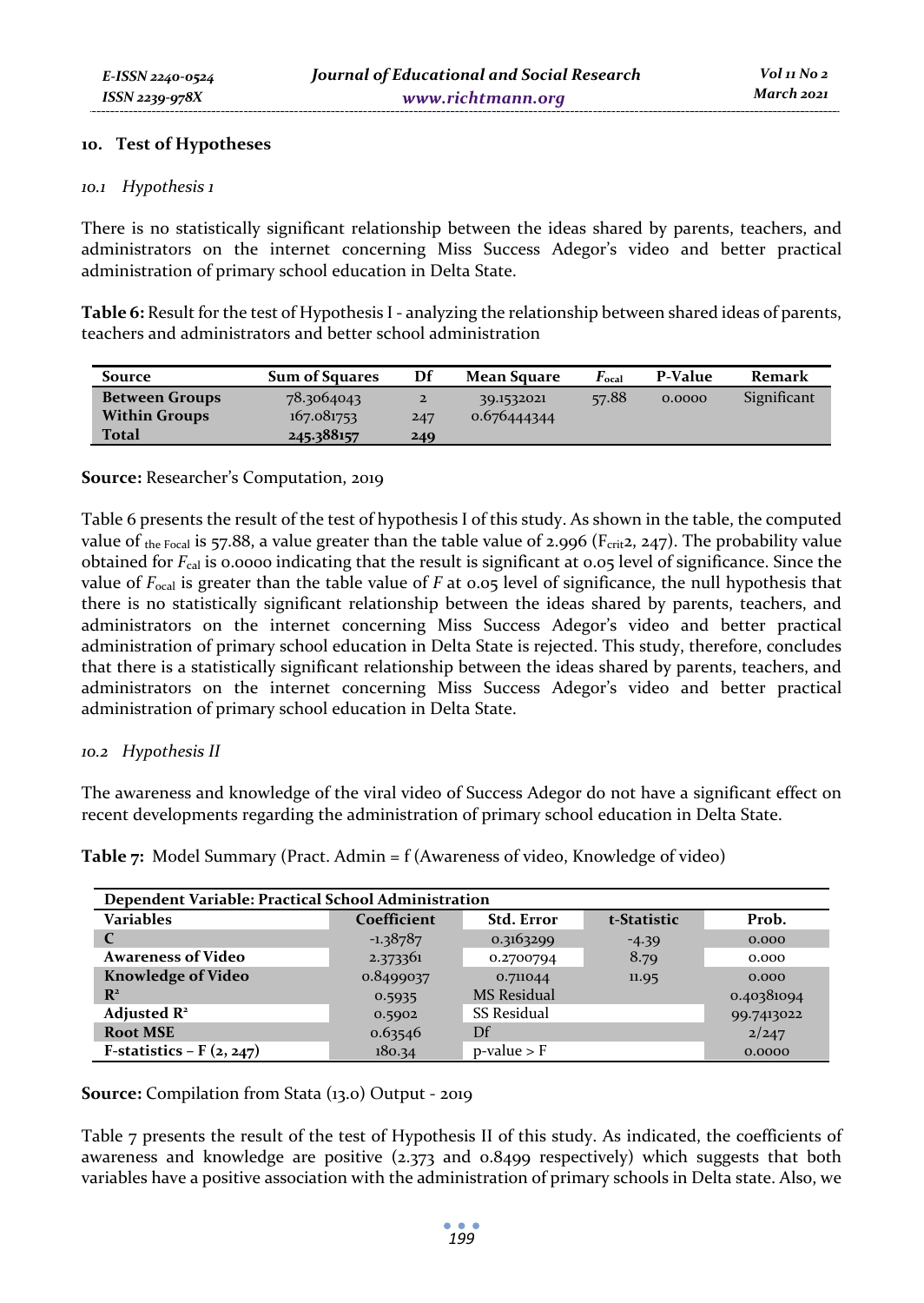*E-ISSN 2240-0524 ISSN 2239-978X*

observed that the respective values for t-stat of 8.79 and 11.95 for awareness and knowledge, with their respective p-values of 0.000 each indicate that on an individual note, both variables have a significant influence on recent development on the administration of primary schools in Delta state. Additionally, the computed value of  $F(F_{cal})$  is 180.34; a value that is greater than the table value of 2.996 ( $F_{crit2}$ , 247). The probability value obtained for *F<sub>cal</sub>* is 0.0000 indicating that the result is significant at 0.05 level of significance. Since the value of *F*ocal is greater than the table value of *F* at 0.05 level of significance, the null hypothesis that the awareness and knowledge of Stephanie Idolor's short video clip on Miss Success Adegor that went viral does not have significant effect on recent developments regarding the administration of primary school education in Delta State is rejected. This study, therefore, concludes that the awareness and knowledge of Stephanie Idolor's short video clip on Miss Success Adegor that went viral have significantly affected recent developments regarding the administration of primary school education in Delta State. This result further confirms the result of the test of hypothesis I of this study.

### **11. Discussion of Findings**

The findings indicate that Stephanie Idolor's short video clip on Miss Success Adegor has a high awareness level of 78%. This is ascribable to Miss Adegor flawless, fluent and sonorous use of the *Pidgin* Language which is the trademark of Delta State people to express her pain. The video also has a grand means of 1.556 to 1.784 on all measurable items on knowledge indicating respondents understand very well the reasons for the outcry it generated over the decay and other corrupt practices experienced in primary schools. Juxtapose with Nwakpa (2015), Alabi et al. (2014) and Tahir (2005) lamentation over the decadent state of primary schools, the findings put the video in positive lights, that is, it instigates development

The findings also agree with Stapenhurst's (2000) view that execution of development programmes by governments or development agencies is greatly influenced by the nature of the information disseminated, how the message was circulated and as McLuhan (1967:107) will also put it "the medium is the message." Thus, Oji (2018) findings would have been different if government mobilization of public opinion in support of its communicated anti-corruption policies in Nigeria has a good communication component. This noticeable gap, according to Daft and Lengel (1986), can be closed by introducing elements of information richness used in the running of organizations. The authors defined information richness as "the ability of information to change understanding within a time interval".

*Richer information is probably harder to come by, and we need to fit richness of information to the need and use of the information. We want to reduce equivocality to the point that when people communicate, they establish a shared view of events, especially external events affecting the campaigns (organization) (Daft and Lengel, 1986:534)* 

Cai and Jun (2015) gave another perspective on what could have helped in the success of Stephanie Idolor's short video clip on Miss Success Adegor to impact on society. To the authors, a key component that can make campaign information to make an impact on the target audience rest on the media richness of the medium deployed in a particular campaign. Cai and Jun's analogy resound McLuhan's "the medium is the message" which in this case represent social media. The power of social media (internet) cannot be underestimated. This explains why (Madu, 2016) thinks that a serious campaign group or organization cannot do without social media as its communication component. In the same vein, Kaul (2012:2) submits that "immersion in the digital world is now or soon to be a requirement for successful participation in society." It transcends the print and broadcast media, pulling all media forms together and facilitating messages across to billions of users. In this regard, any reasonable information is bound to provoke the public to discuss. Such is the case of Miss Adegor's story.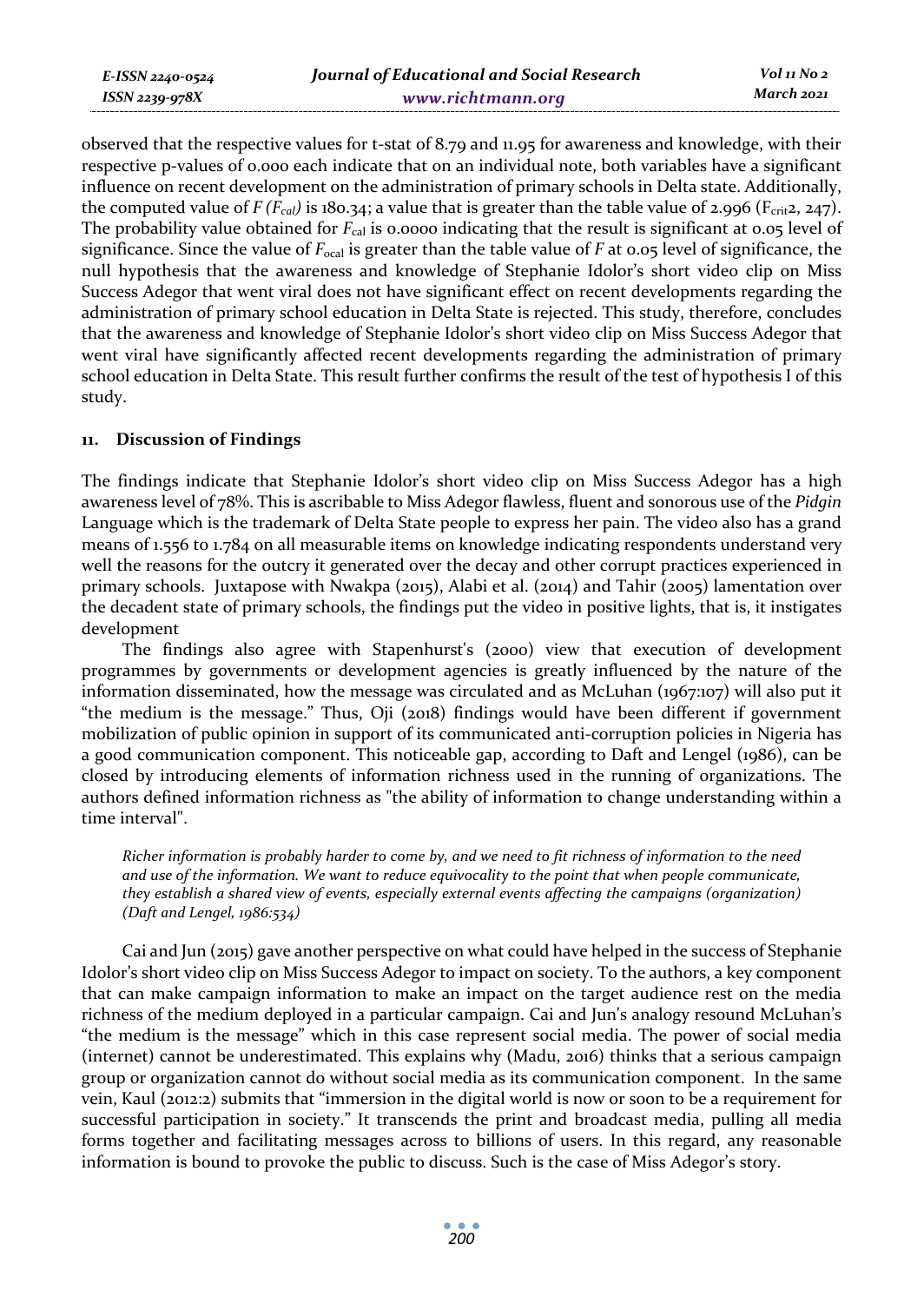#### **12. Conclusion**

Miss Adegor's story, though unplanned, is a success in terms of what can be achieved with communication. The child's vomit of her pains was real. Her desire to be flogged and remain in school rather than be sent home was classic and motivating. Stephanie Idolor, the video maker calm voice was good enough to motivate Little Adegor's to fully vent her anger and pain. This short video clip of an untrained filmmaker was top-notch for development communication. It mirrors the impact a home language can have on people. It showcases the fact that naturalness constitutes one of the missing links in development communication messages. The message thus is very clear: How rich the information is should also constitute how natural the information is. Target audiences can see through artificialities.

The video debuted on social media (internet) – the new bride of communication. And it breaks all the barriers in the communication process. It breaks the barrier of language as *Pidgin* is well understood by both the educated and uneducated people of Delta State, Nigeria. It also breaks the barrier of distance. The popularity of social media with over 55.5% Nigerians participating on the internet help to bring the message home to Delta State people of Nigeria.

Thus, in a steady flow, Miss Adegor's story hit hard at the grass-root, sending negative feedbacks to the government on its school development efforts. Government reaction by the sack of the Head Teacher and the setting up of a panel is bound to have a spiral effect on the development of schools as the results in the study indicate. Little Success Adegor is the winner. Through her boldness, succor has come the way of many school children.

#### **13. Recommendation**

The popularity of the Miss Success Adegor's video made by Stephanie Idolor indicates that care should be taken in the framing of development communication messages in a down-to-earth manner without any trace of a sham.

Since all media vary in their carrying capacities to induce communication for sustainable social change and development, the media richness of a medium used for any campaign should be well evaluated for the proper delivery of intended information to reduce equivocality. Thus,to deploy social media for positive and corrective usage in community development, there is the need to fit richness of communication channels to the need and use of the information.

The video of Miss Success Adegor made by Stephanie Idolor brought to the fore the need for proper usage of social media influentials as a catalyst of change in the society. Another outcome of the Miss Success Adegor's video is the need for proper use of social media for community engagement.

The decay that the Miss Adegor's story exposed in primary school administration in Delta State, Nigeria is enormous. The government should not relent but continue to build on what development efforts Stephanie Idolor's short video clip on Miss Success Adegor was able to instigate.

#### **References**

- Aduojo, O.T. (2010). The challenges and benefits of policy networks: A case study of labour policy implementation at the Centre for Criminal Justice. MSc dissertation. Pietermaritzburg, South Africa: University of KwaZulu-Natal. Available at https://researchspace.ukzn.ac.za/xmlui/bitstream/handle/10413/5021 /Aduojo\_Obaje\_Timothy\_2010.pdf?sequence=4&isAllowed=y. Accessed 24 January 2018.
- Ajibade, O. (2016). Public bureaucracy and service delivery in Nigeria: The neo-Weberian explanation. *Revista De Administratie Publica Si Politici Sociale*, *17*(2), 13.
- Akashraj, D. P., & Pushpa, C. O. (2014). Role of Social Media on Development, Merit Research Journal of Education and Review Vol. 2(2),015-018, http://www.meritresearchjournals.org/er/index.htm
- Alabi, T., Bahah, M., & Alabi, S. O. (2014). The girl-child: A sociological view on the problems of girl-child education in Nigeria. *European Scientific Journal*, *10*(2).
- Al-Mukhaini, E. M., Al-Qayoudhi, W. S., & Al-Badi, A. H. (2014). Adoption of social networking in education: A study of the use of social networks by higher education students in Oman. *Journal of International Education Research*, *10*(2), 143.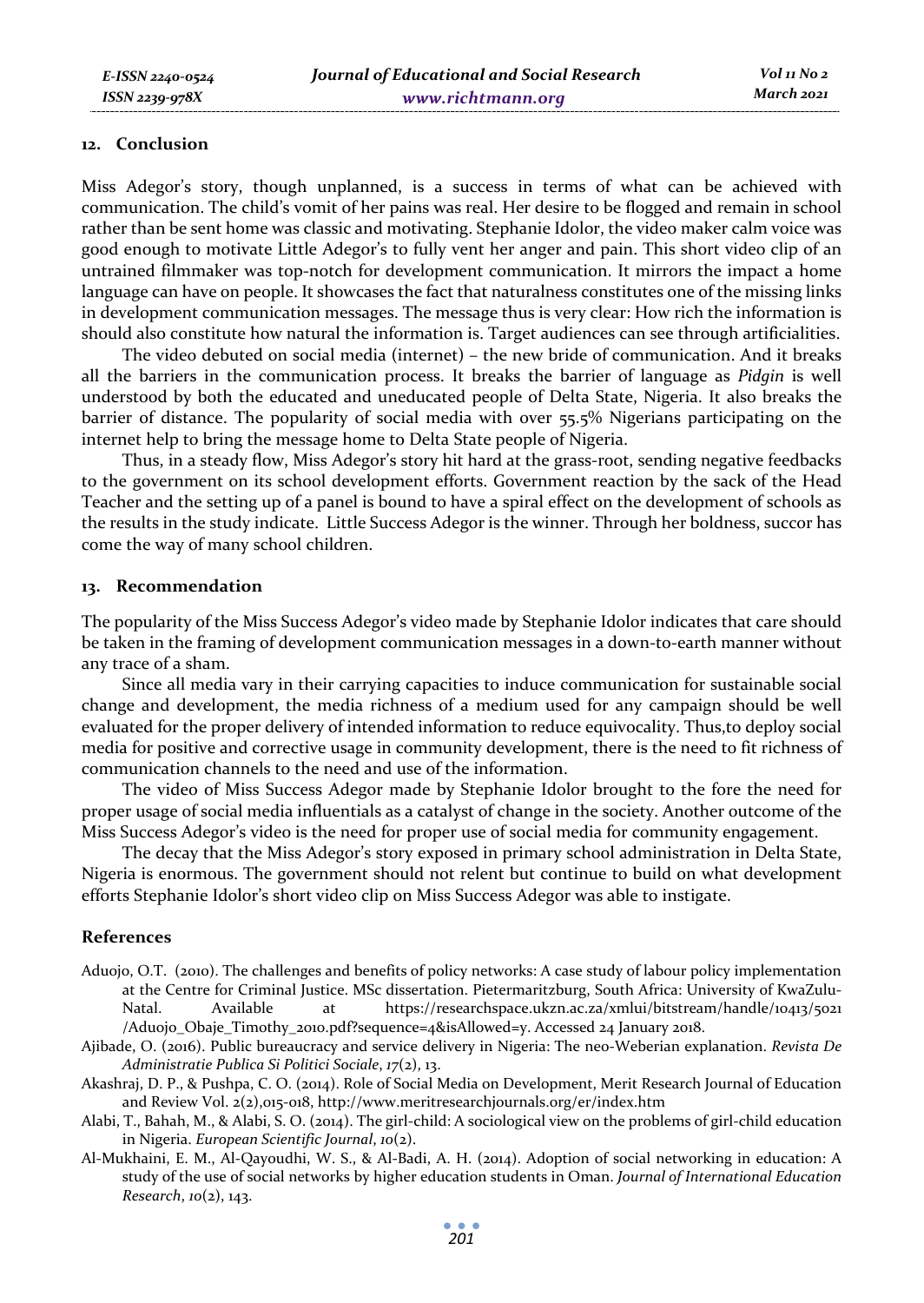- Alutto, J. A. and Belasco, J. A. (1973) 'Patterns of Teacher Participation in School System Decision Making', Educational Administration Quarterly, vol. 9 no. 1, pp. 27-41
- Arnstein, S. R. (1969). A ladder of citizen participation. Journal of the American Institute of Planners, 35(4), 216-224. DOI: 10.1080/01944366908977225
- AREAi (2015, October 7). Negligence of Quality Primary Education in Rural Africa: The Nigerian Case Study (Volume 1). Available on https://areai4africa.wordpress.com/2015/10/07/negligence-of-quality-primaryeducation-in-rural-africa-the-nigerian-case-study-volume-1/
- Avis, W. R. (2015). *Mobile phone and social media interventions for youth development outcomes*. Helpdesk Research Report. http://www. gsdrc. org/wp-content/uploads/2016/01/HDQ1317. pdf.
- Blair, H. (2000). Participation and accountability at the periphery: democratic local governance in six countries. *World Development*, *28*(1), 21-39.
- Bray, M. (2001). Community partnerships in education: Dimensions, variations, and implications. Paris: UNESCO
- Brett, E. A. (2003). Participation and accountability in development management. *The journal of development studies*, *40*(2), 1-29.
- Cai, S., & Jun, M. (2015). Relationship between information richness and exchange outcomes: Moderating effects of media richness and governance mechanisms. *International Journal of Information Systems and Supply Chain Management (IJISSCM)*, *8*(1), 1-21.
- Cheng, C. K. (2002). *Teacher participation in decision making of secondary school teachers from aided schools in Hong Kong* (Doctoral dissertation, Education) submitted to the University of.
- Cox, D., & McLeod, S. (2014). Social media strategies for school principals. *NASSP Bulletin*, *98*(1), 5-25.
- Daft, R. L., & Lengel, R. H. (1986). Organizational information requirements, media richness and structural design. *Management science*, *32*(5), 554-571.
- Davis, J. E. (2000). Introduction: Social change and the problem of identity. *Identity and social change*, 1-10.
- Dewing, M. (2010). *Social media: an introduction* (Vol. 1). Ottawa: Library of Parliament.
- Eke, C. I., & Singh, S. (2018). Social networking as a strategic tool in the management of school-based violence. *South African Journal of Education*, *38*(1).
- Elefant C 2011. The "power" of social media: Legal issues and best practices for utilities engaging social media. *Energy Law Journal*, 32(1):1–56.
- European Union (2017). Networks for learning and development across school education Outputof the ET2020 Working Group Schools 2016-18, Available on https://www.schooleducationgateway.eu/downloads/Governance/2018-wgs5-networks-learning\_en.pdf
- Fotis, J. N. (2015). *The Use of social media and its impacts on consumer behaviour: the context of holiday travel* (Doctoral dissertation, Bournemouth University).
- Frolova, I., Antonova, I., Khamitova, L., Zakirova, L., & Chukmarova, L. (2017). Studies the Social Media on Corruption Issues through Content Analysis. *Studies*, *38*(49), 28.
- Habes, M., Alghizzawi, M., Ali, S., SalihAlnaser, A., & Salloum, S. A. (2020). The Relation among Marketing ads, via Digital Media and mitigate (COVID-19) pandemic in Jordan. *International Journal of Advanced Science and Technology*, *29*(7), 12326-12348.
- Ifijeh, G., Iwu-James, J., & Adebayo, O. (2016). Digital Inclusion and Sustainable Development in Nigeria: The Role of Libraries, 3<sup>rd</sup> International Conference on Africa Development Issues (CU-ICADI 2016). Available on http://eprints. covenantuniversity.edu.ng/6631/1/icadi16pp052-057.pdf
- Izobo-Martins, O., Dare-Abel, O. A., & Ayo-Vaughan, K. (2014). Infrastructure Conditions in Public Secondary Schools, Ogun State, Nigeria. *Journal of Civil, Structural, Environmental and Infrastructure Engineering Research and Development*, *4*(5), 17-25.
- Kariuki, B. K. (2014). Influence of students' participation in school management on academic performance in public secondary schools in Kadibo Division, Kisumu County, a project report submitted for the award of Master of Arts Degree in Project Planning and Management of the University of Nairobi.
- Keough, N. (1998). Participatory development principles and practice: Reflections of a western development worker. *Community Development Journal*, *33*(3), 187-196.
- Kaul, V. (2012). The changing world of media & communication. *J Mass Commun J*, *2*, 116.
- Lovelace, A. (2014). Giving a Voice to the Voiceless, UC Merced Undergraduate Research Journal Available on https://s3.amazonaws.com/academia.edu. documents/45330149/ Subaltern\_Studies\_PDF.pdf?response-content disposition=inline%3B%20filename%3DGiving\_a\_Voice\_to\_the\_Voiceless.pdf&X-Amz-Algorithm=AWS4-HMAC-SHA256&X-Amz-Credential=AKIAIWOWYYGZ2Y53UL3A%2F20190820%2Fus-east-1%2Fs3%2Faws4\_request&X-Amz-Date=20190820T100057Z&X-Amz-Expires=3600&X-Amz-SignedHeaders=host&X-Amz-Signature=ebcec1b79f6088d041480c55608a8f061cc2cf0438b1a7b352217a5e8e7ed861